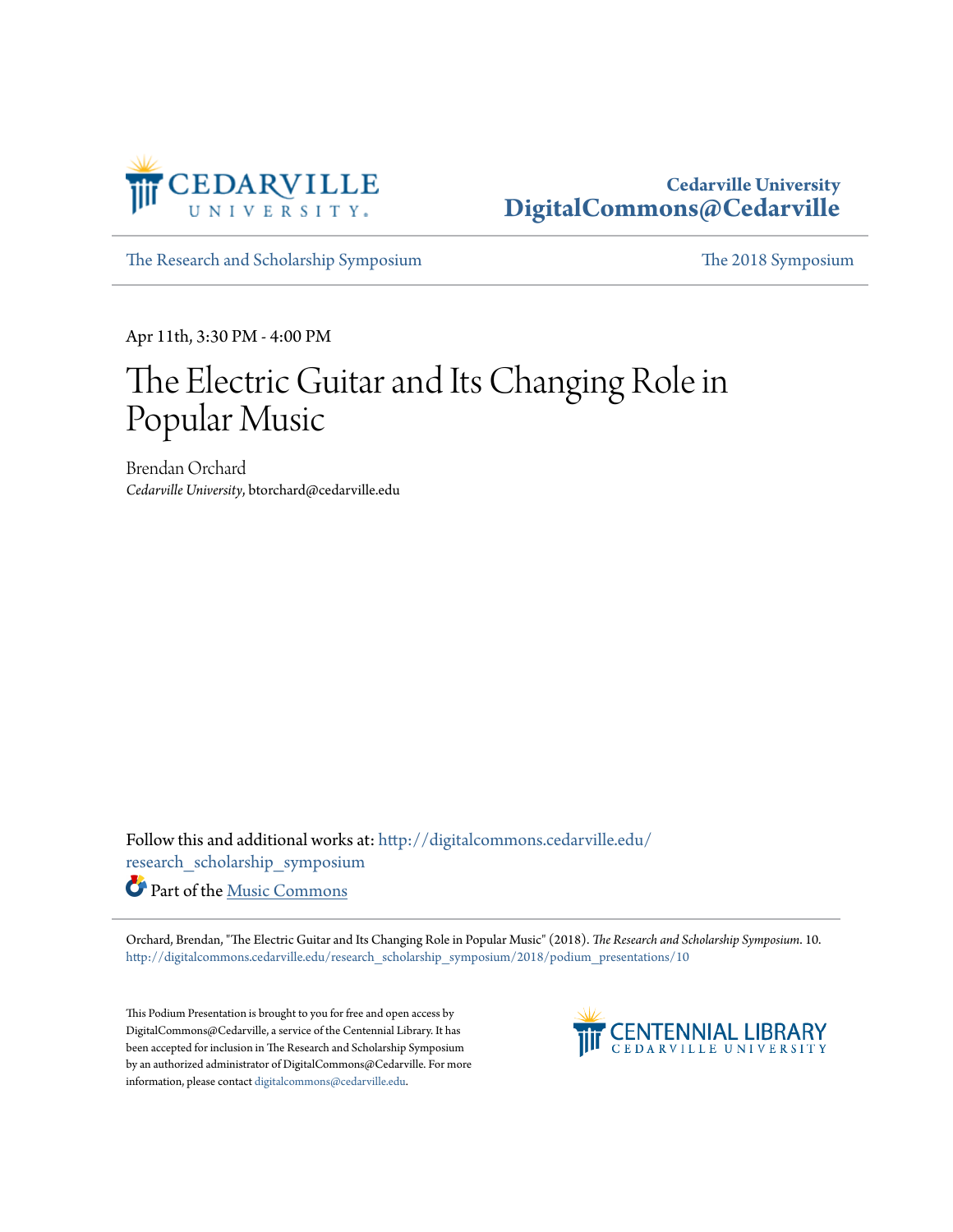#### The Electric Guitar and its Changing Role in Popular Music



Brendan Orchard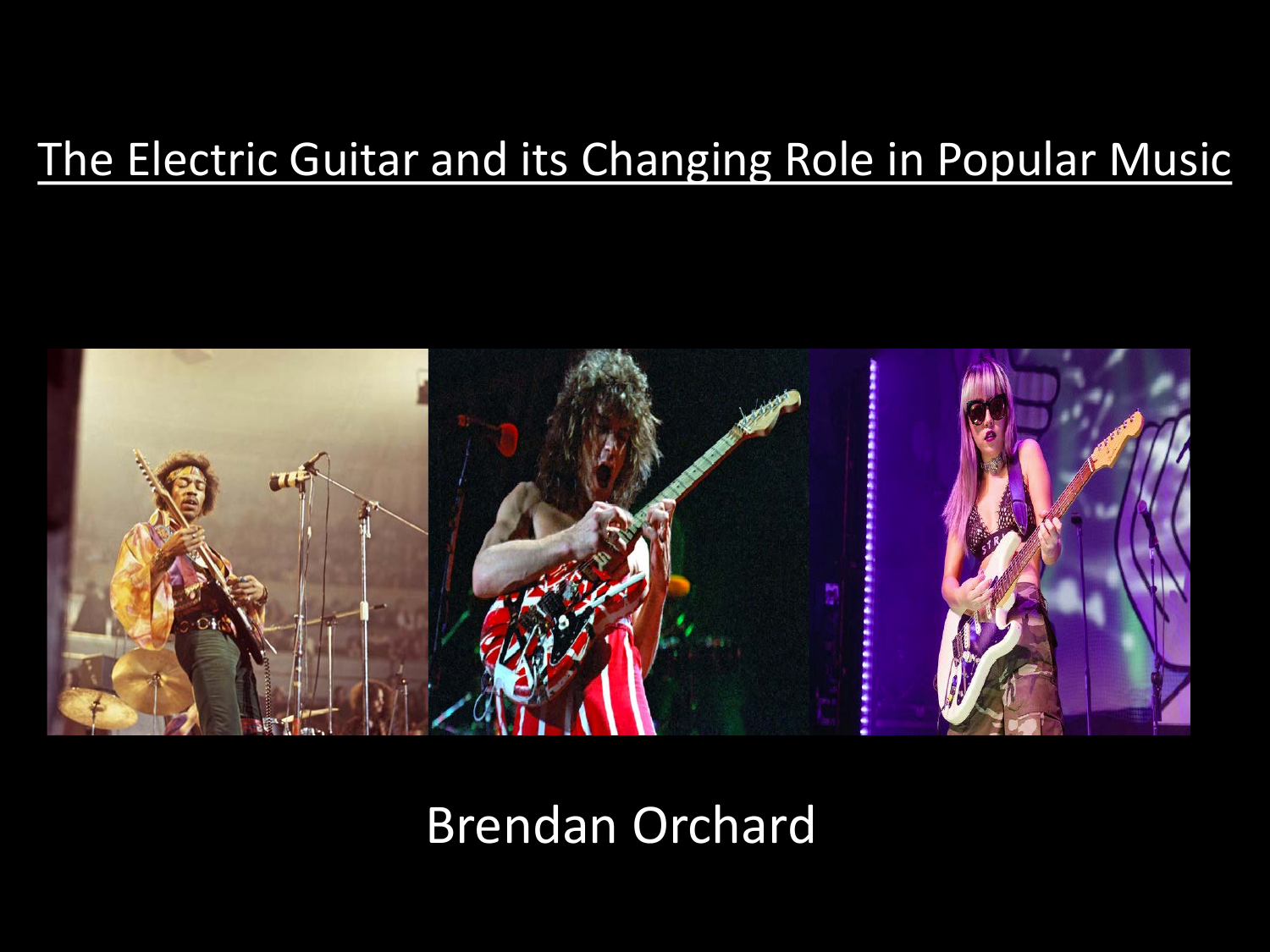## Introduction/Thesis

• The electric guitar is a worldwide icon. It is widely renowned by cultures from every part of the world, and recognized by musicians and non-musicians alike. It has grown and adapted much through its lifetime, and continues to do so in order to stay relevant within pop music. It has transcended the world of musical influence, and has had a profound impact upon culture as well. The electric guitar has had a changing role throughout different time periods and genres of music, and continues to adapt itself in order to stay relevant within current popular music.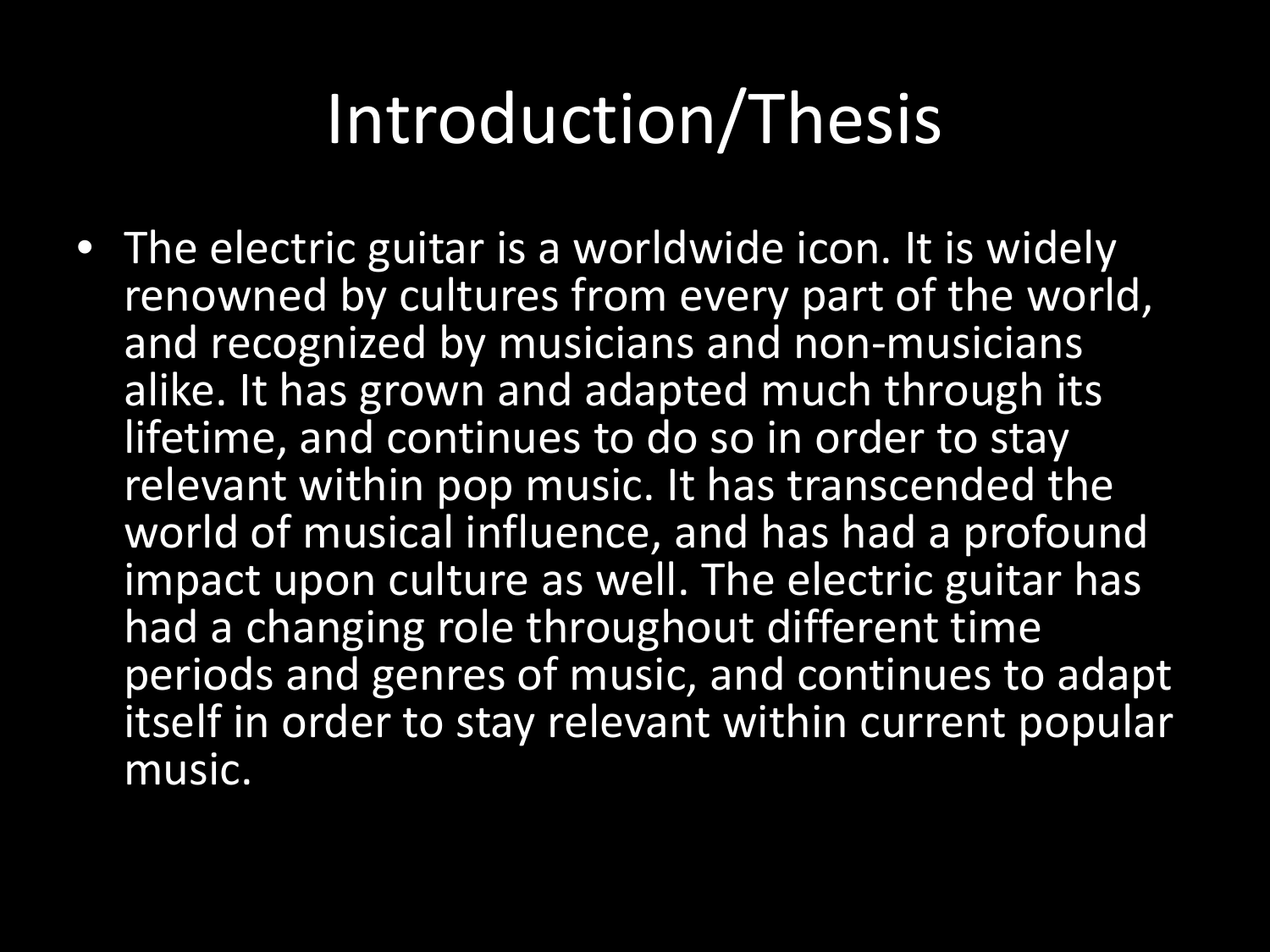## **History**

- The form of the modern day classical guitar is credited to Spanish guitar maker Antonio Torres circa 1850
- Early 1920s bring about development and experimentation with electricity.
- Innovators such as Leo Fender and Walter Fuller sought to apply these principles to the guitar.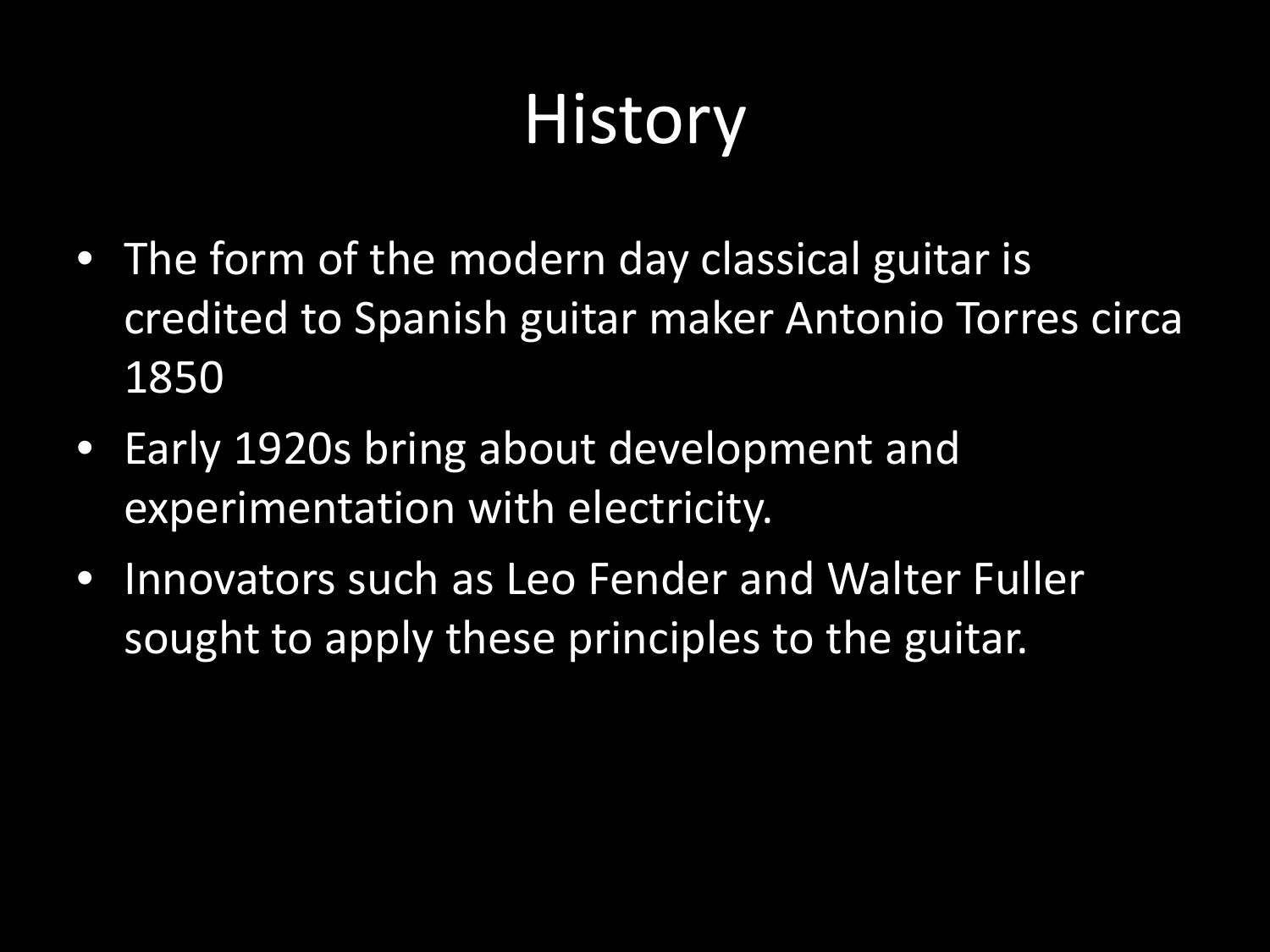## Pickups

• "The energy from your fingers and pick is transmitted to your guitar strings, which disturb the pickup's magnetic field, thus affecting a coil of copper wire within the pickup and generating an AC signal that trails out from the two ends of the coil to connect to any tone and volume controls your guitar may have. From there the signal heads to your guitar's output jack and to your amplifier and speaker." – Dan Formosa

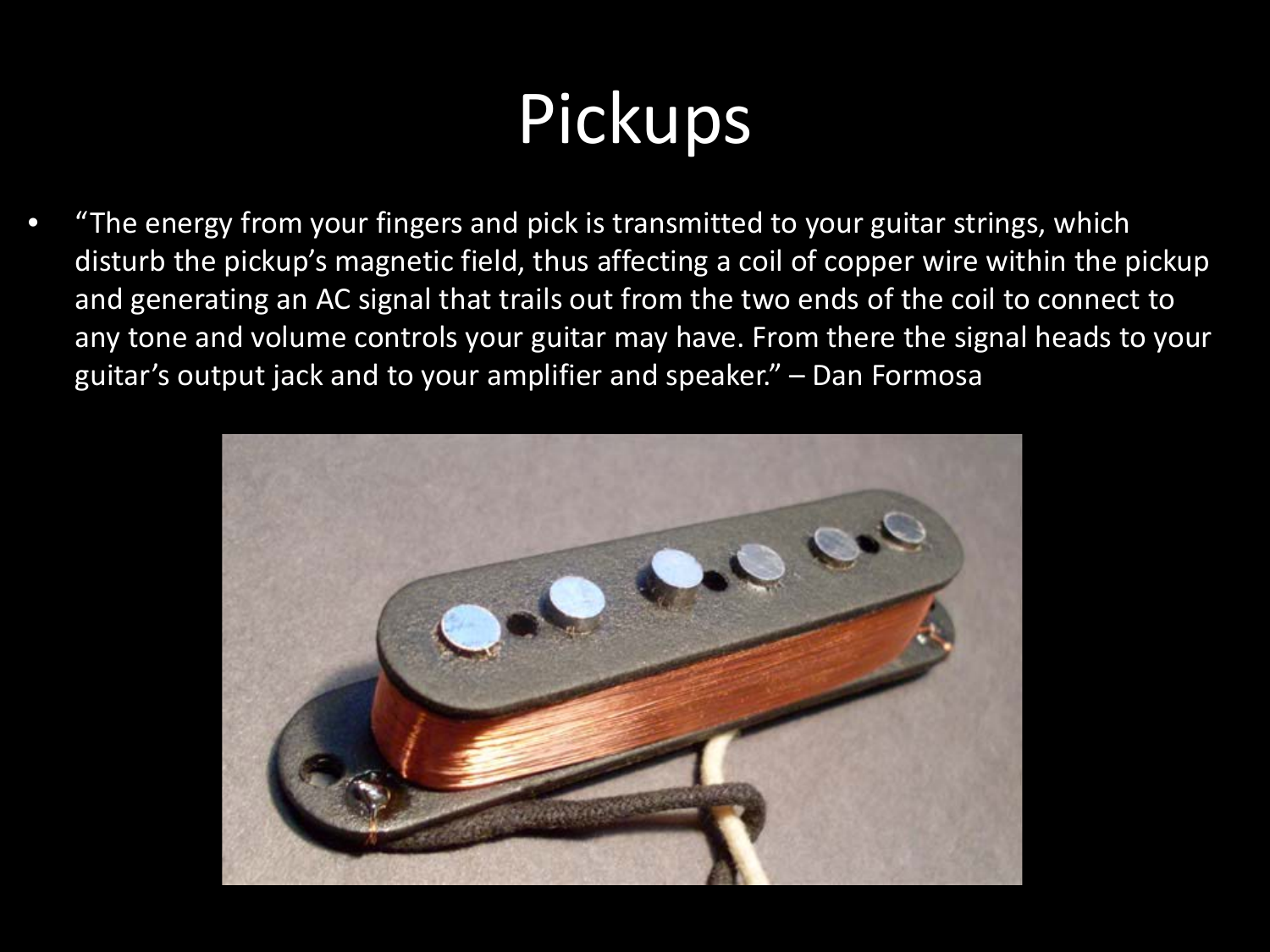# "The Log"

Les Paul among the first to apply this concept to the guitar.

He split an acoustic guitar in half, mounted pickups to a piece of wood, and glued it between the guitar.

Pickups mounted about an inch underneath the strings.

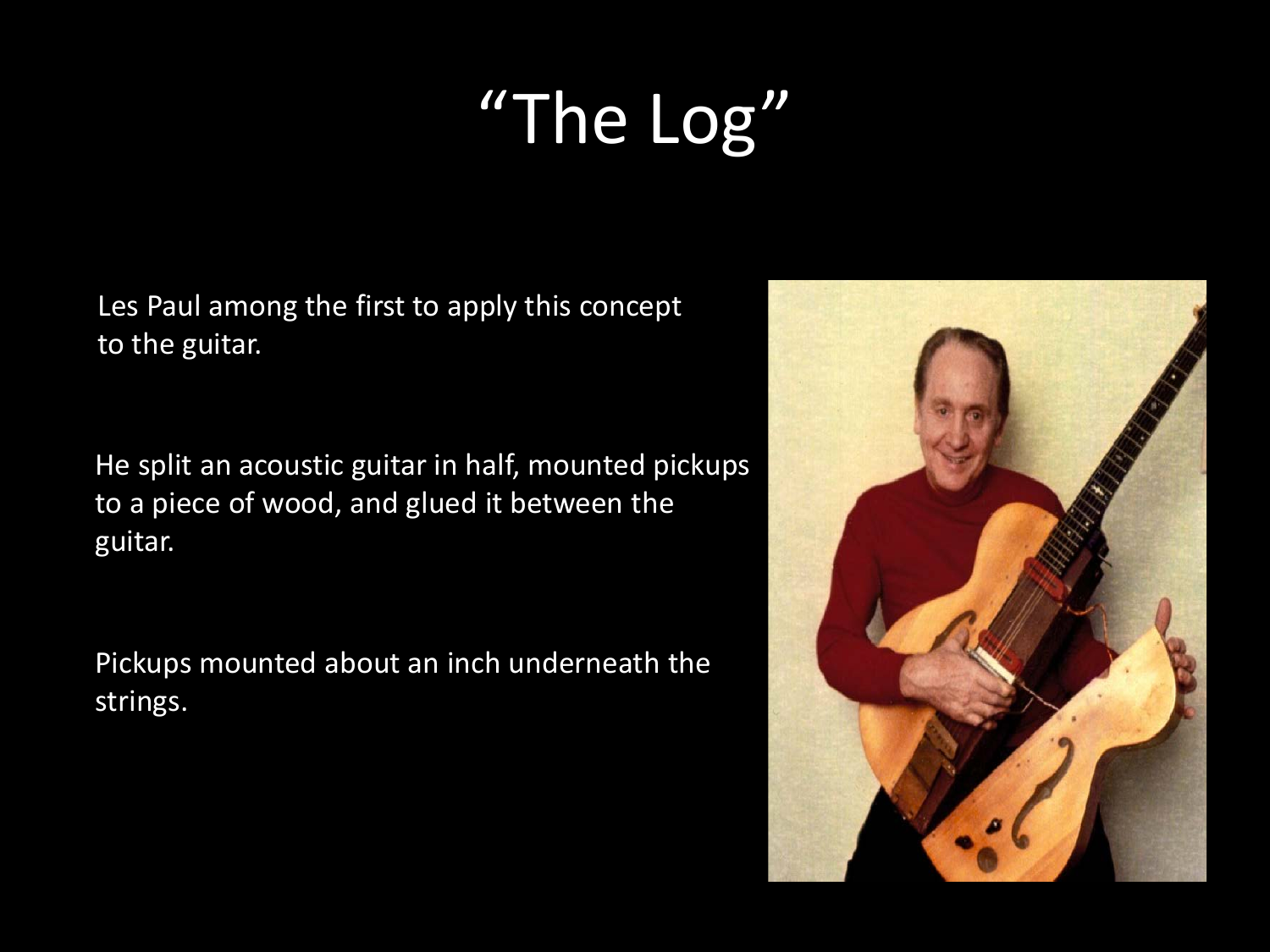#### 1920s-40s

- Big Band Jazz music popular
- Guitar could now be heard, and expanded its role to that of a melodic/solo instrument.
- Players such as Charlie Christian, Joe Pass, and Wes Montgomery



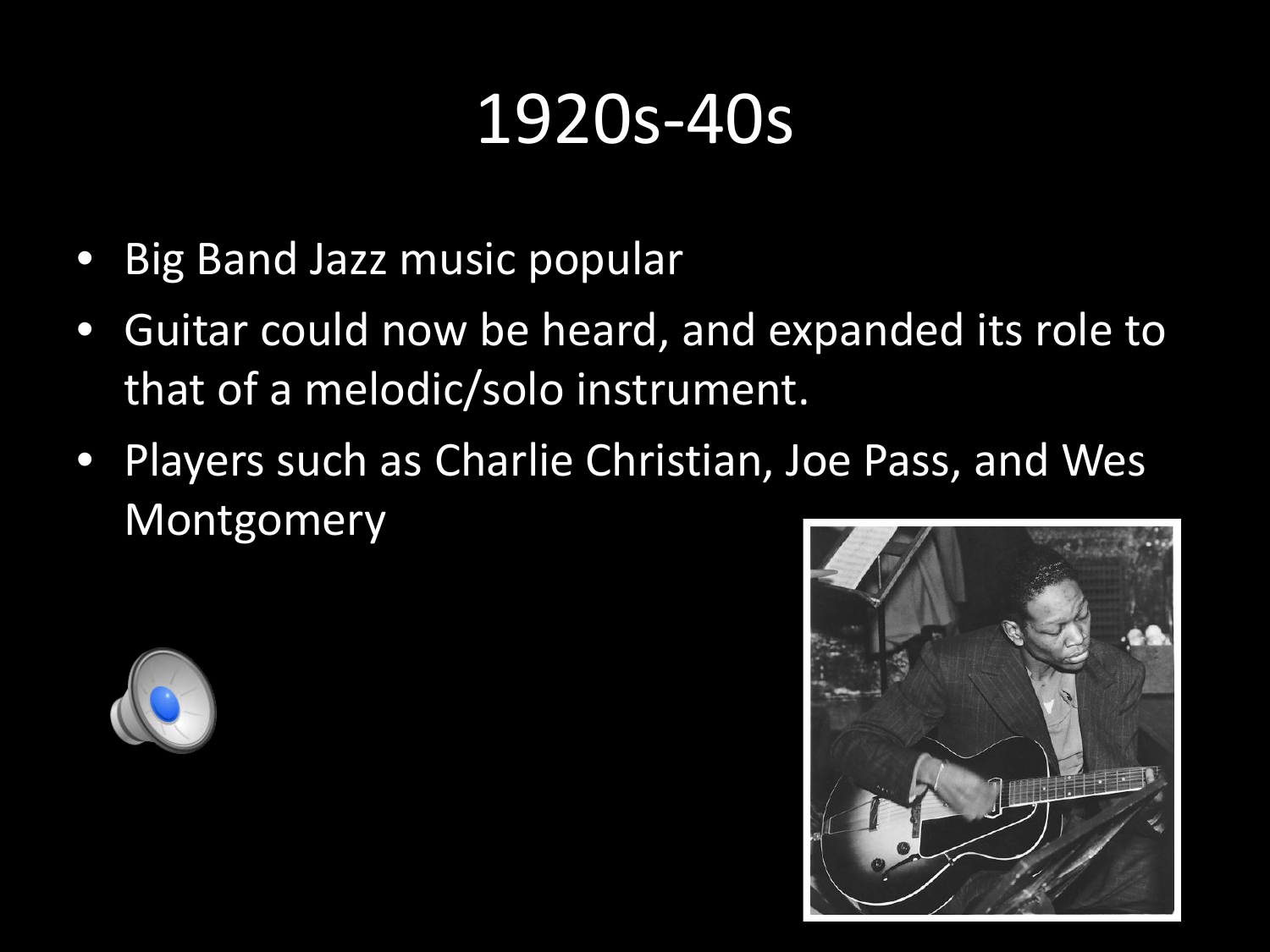- Blues and R&B artists such as Chuck Berry, Little Richard, and Buddy Holly make use of amplified guitar.
- "Rocket 88" is renowned as the first rock and roll song with distorted guitar.
- Elvis Presley known as "King of Rock and Roll"



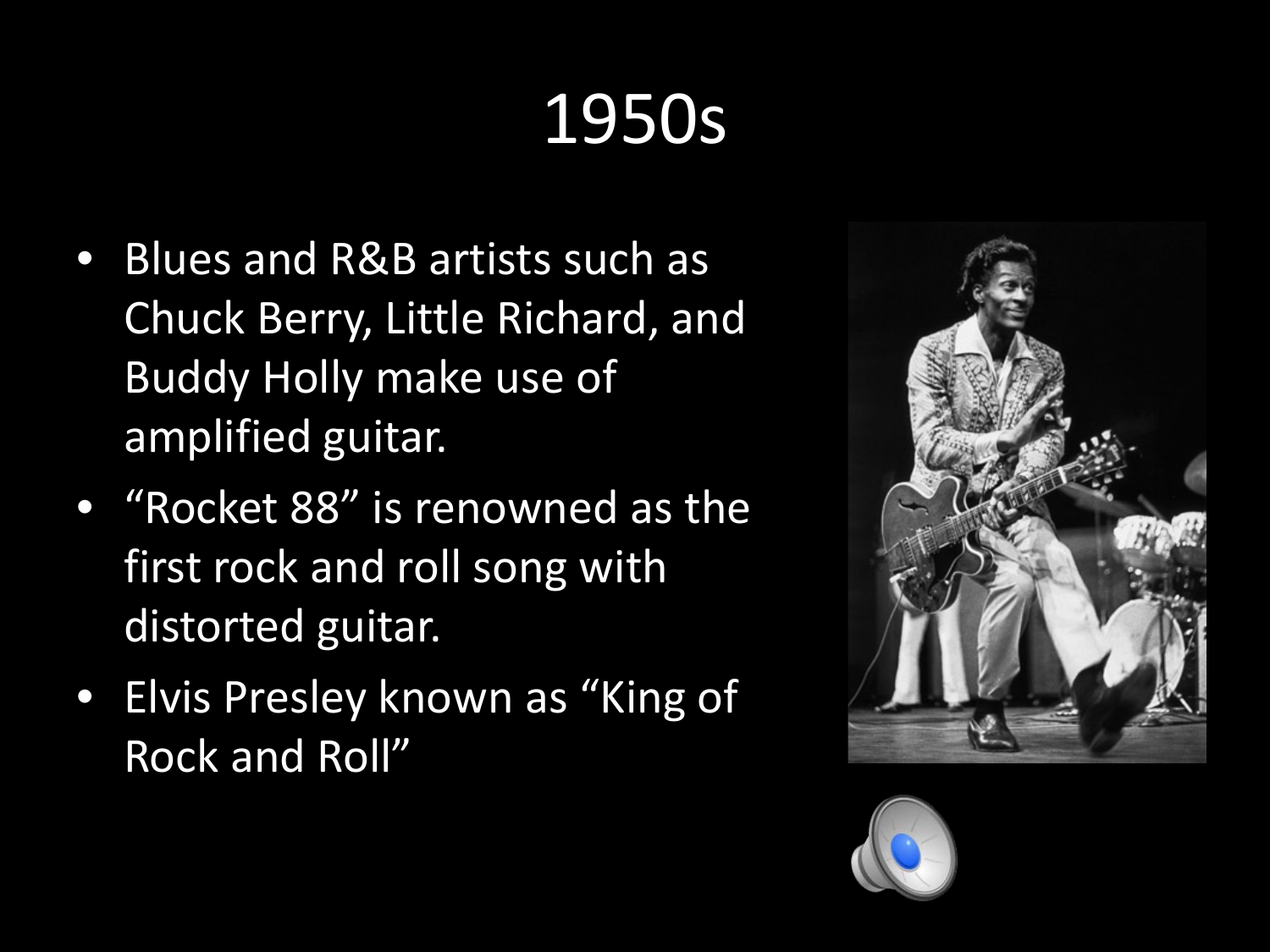- The 60s was the first full decade of rock and roll.
- Highlighted by The Beatles and The Rolling Stones
- One of the most lasting and influential artists of the 60s was Jimi Hendrix, specifically his performance of the National Anthem at Woodstock in 1969.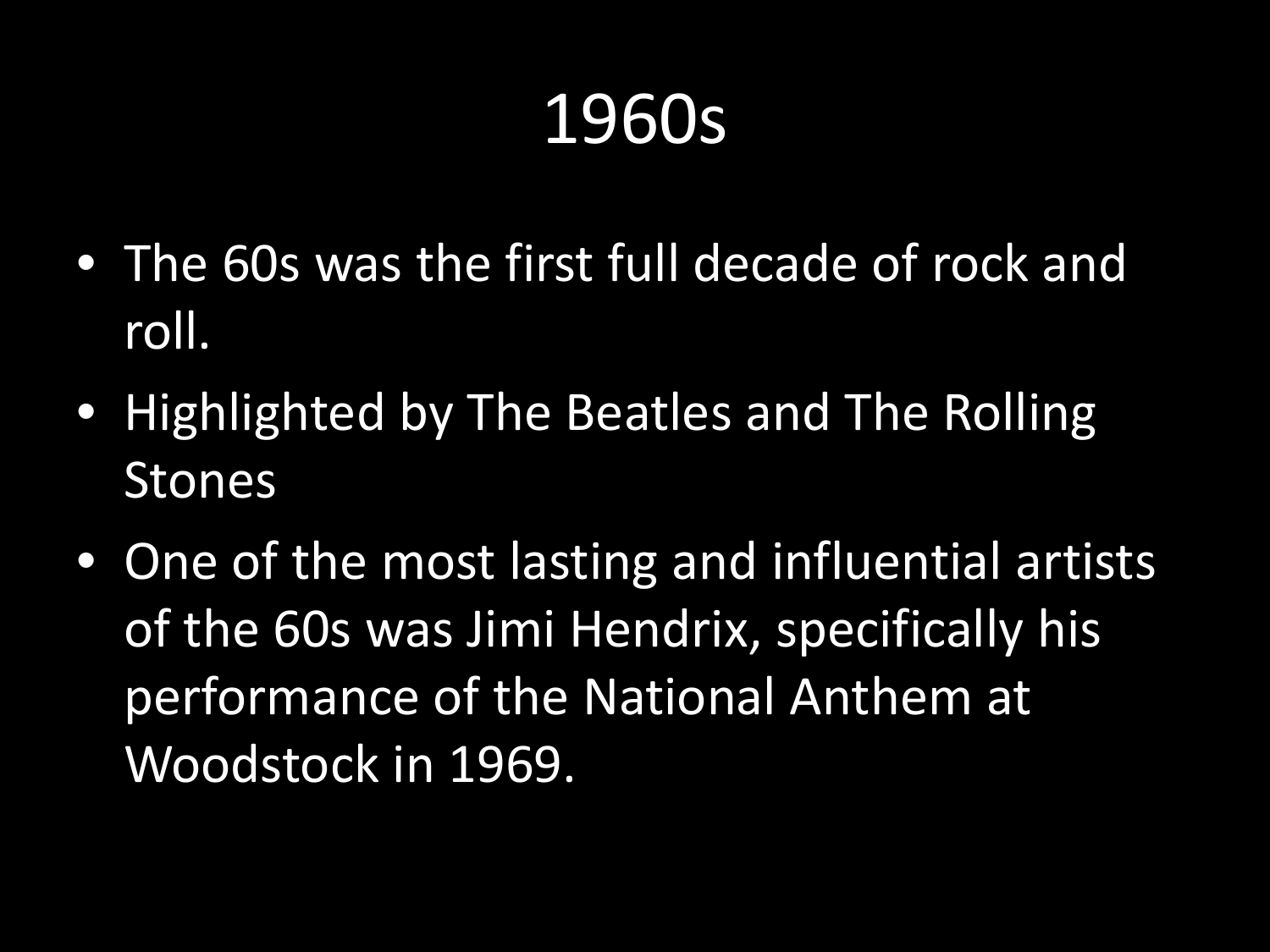

#### Effects Pedals



- Effects pedals are used to alter the guitar's sound in unique and creative ways.
- Intertwining technology and music to create new advances
- Pedals can categorize specific genres and artists.
- The invention of pedals helped the guitar to reinvent itself and influence many genres.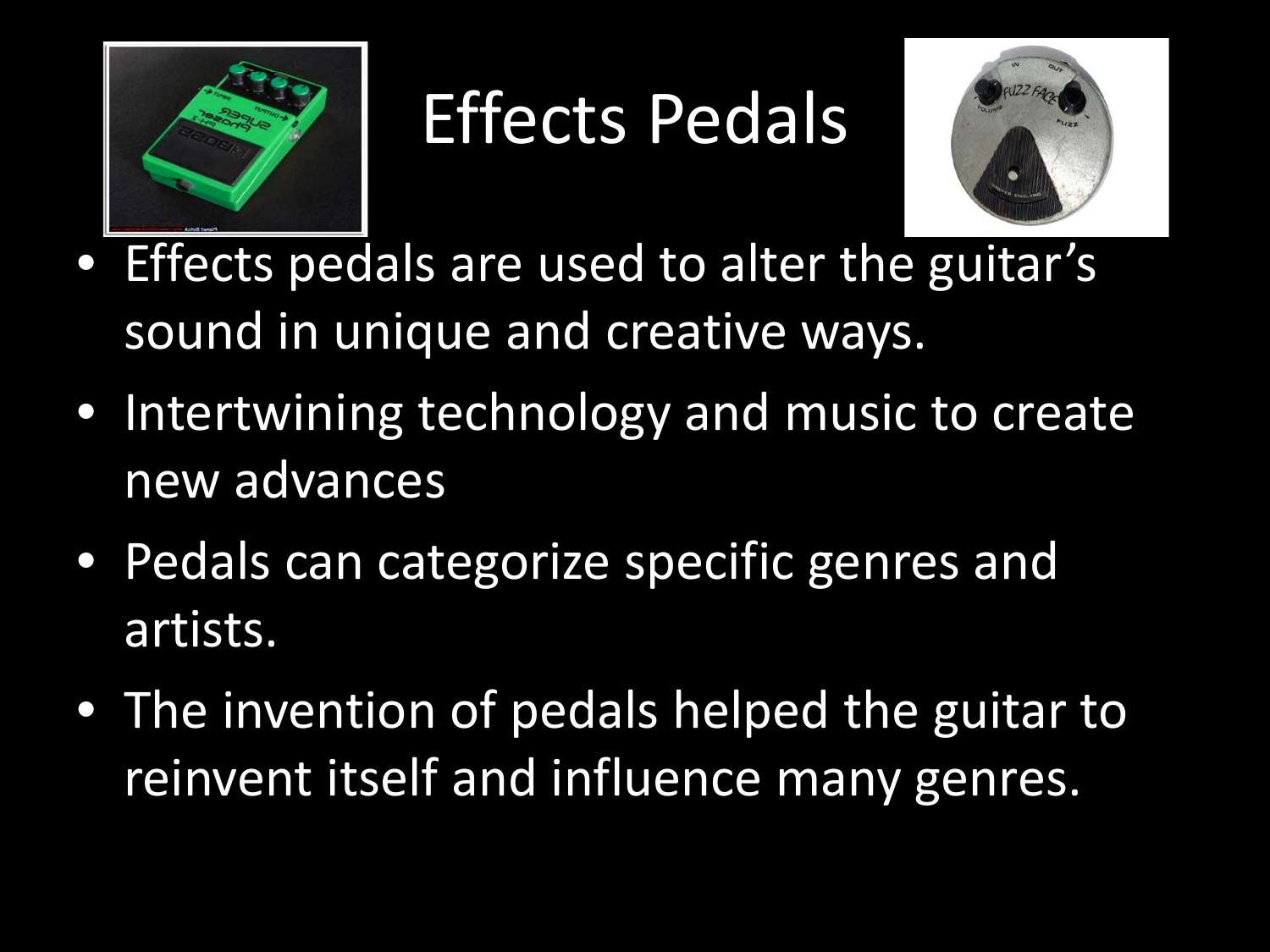- Guitarists made use of pedals and virtuosic techniques.
- Bands like Led Zeppelin and Aerosmith played rock littered with guitar virtuosity.
- Funk was very popular by artists such as Stevie Wonder, James Brown, and the Jackson 5.



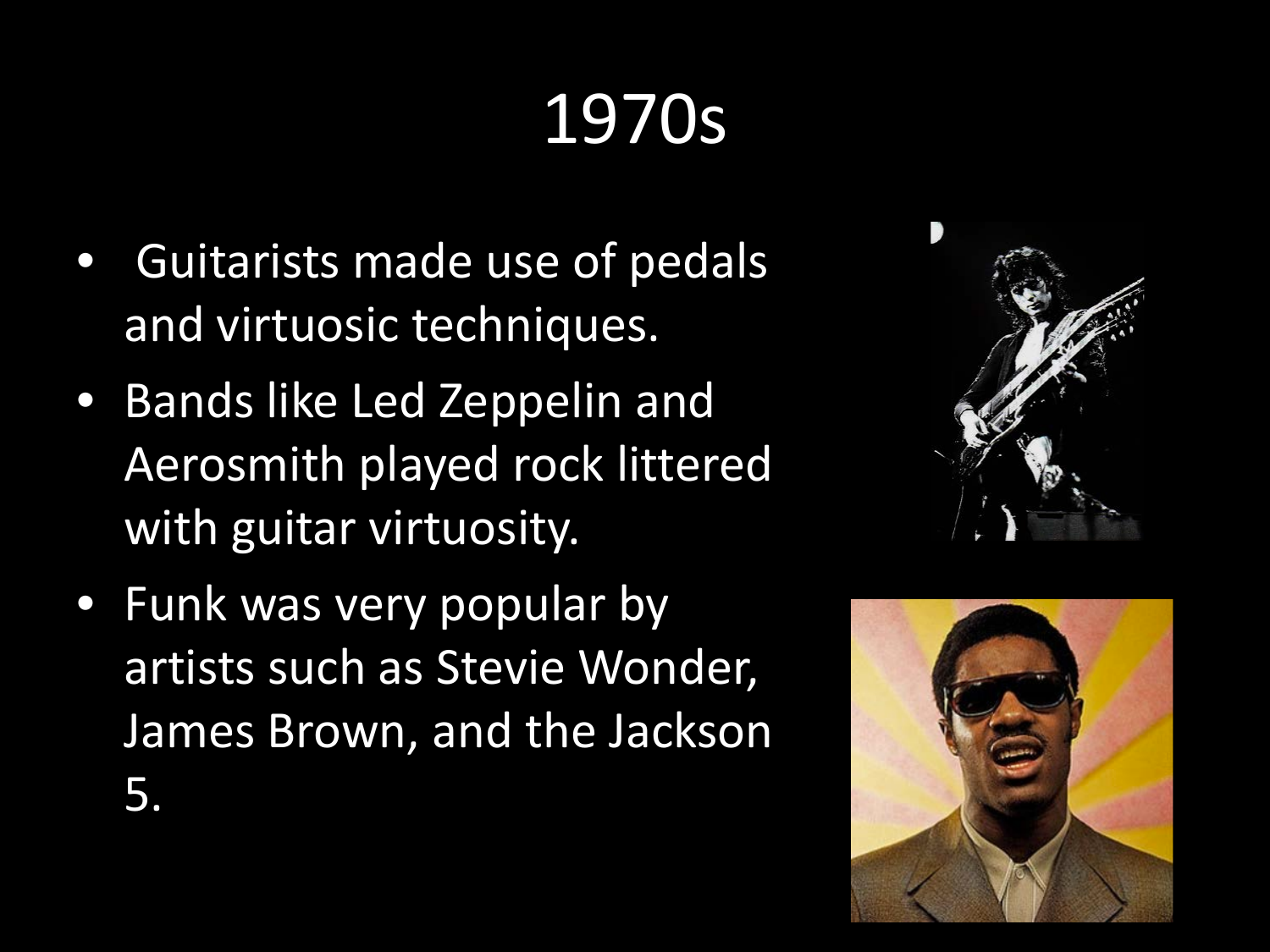- Arena Rock and Hair- bands
- Big, huge, distorted guitar sounds.
- Van Halen, Scorpions, Poison, Journey, Guns N Roses,
- Took the guitar as a solo instrument to the next level. Prime focus of the song was often guitar.

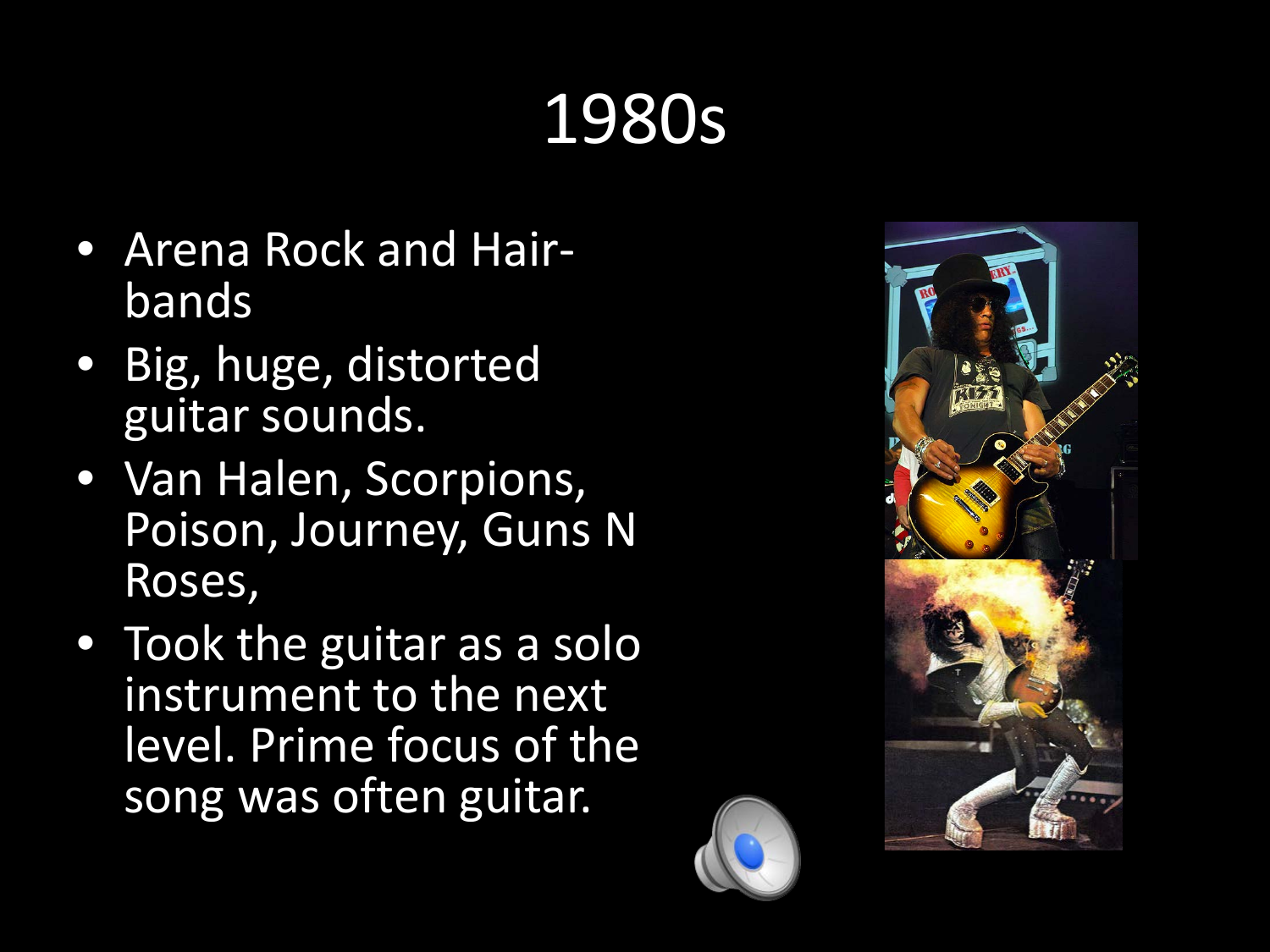- Ushered in the grunge genre.
- Bands like Nirvana, Pearl Jam, and Weezer.
- Guitar is dialed back a little, but still very prevalent.
- New pedals and technology used in creating sounds and parts.
- New computer technology was used to create music.
- Tupac, Dr. Dre, and NSYNC rose in popularity.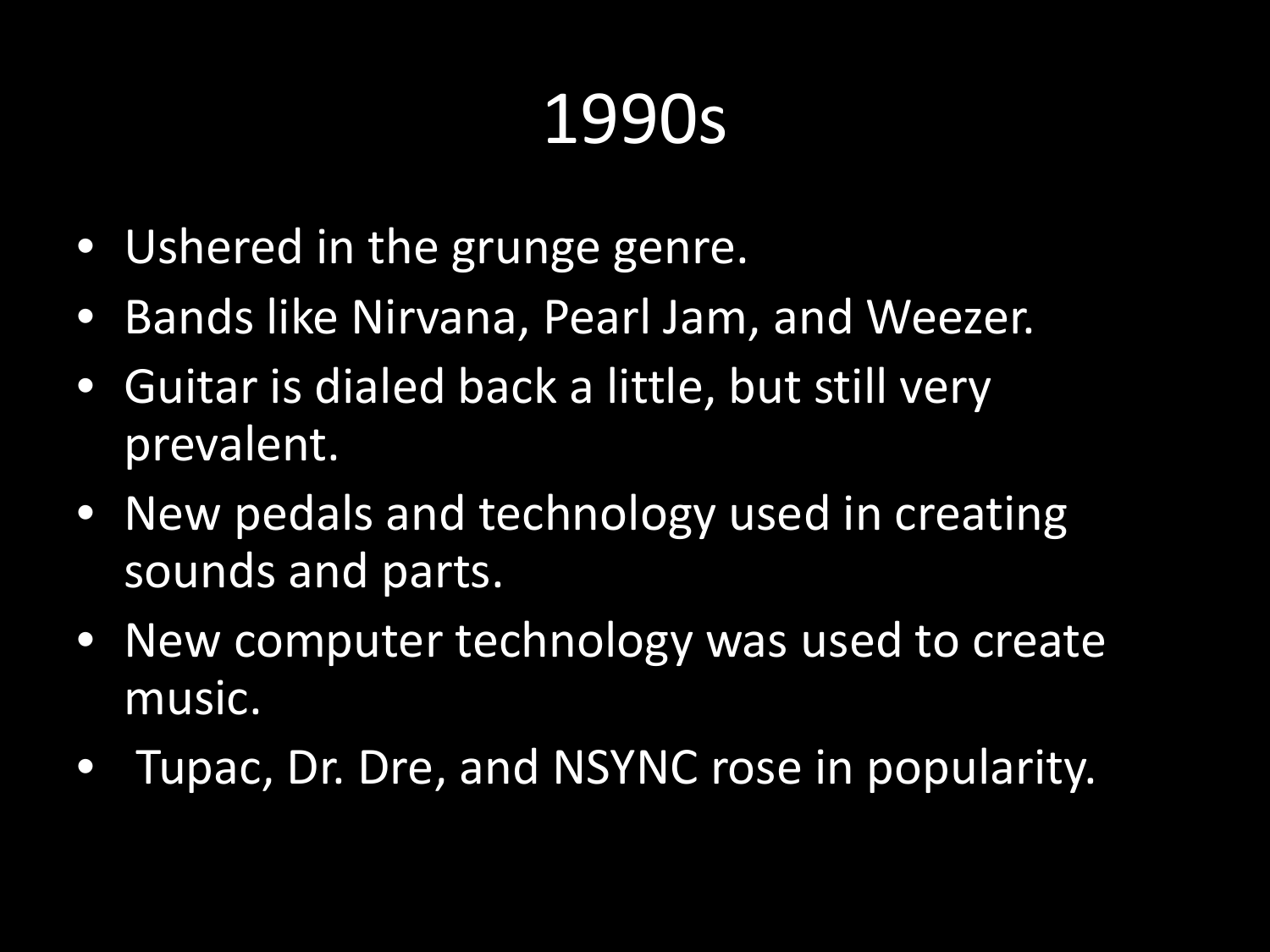- Early 2000s saw a rise in alt/pop rock bands
- Panic! At the Disco, The All American Rejects, Switchfoot, Fall Out Boy

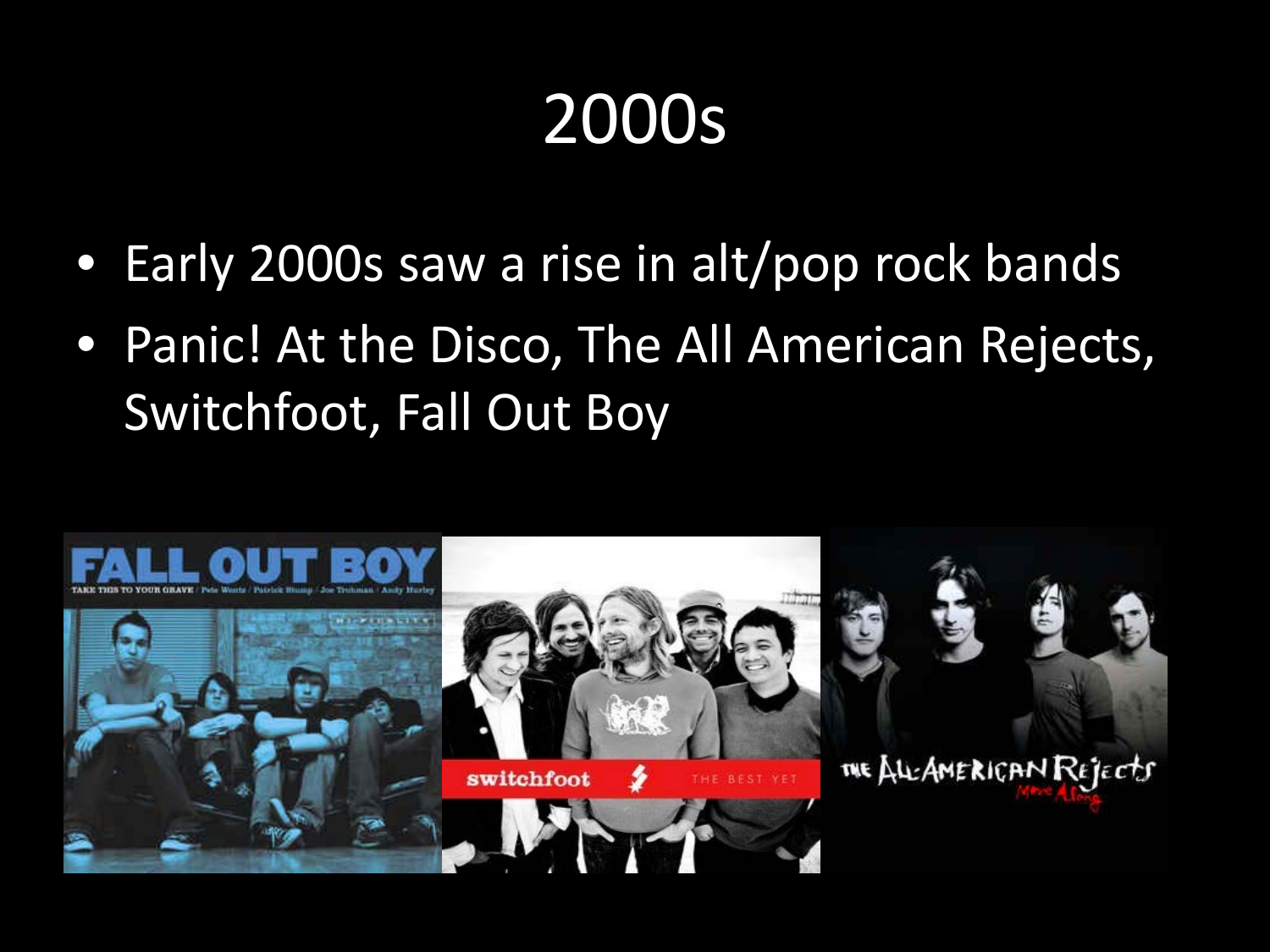- Solo artists and pop singers followed production trends of pop rock bands.
- Katy Perry, Taylor Swift, Pink
- New computer sounds and technology used to create songs and beats
- Rappers such as Jay-Z, Eminem, Kanye West





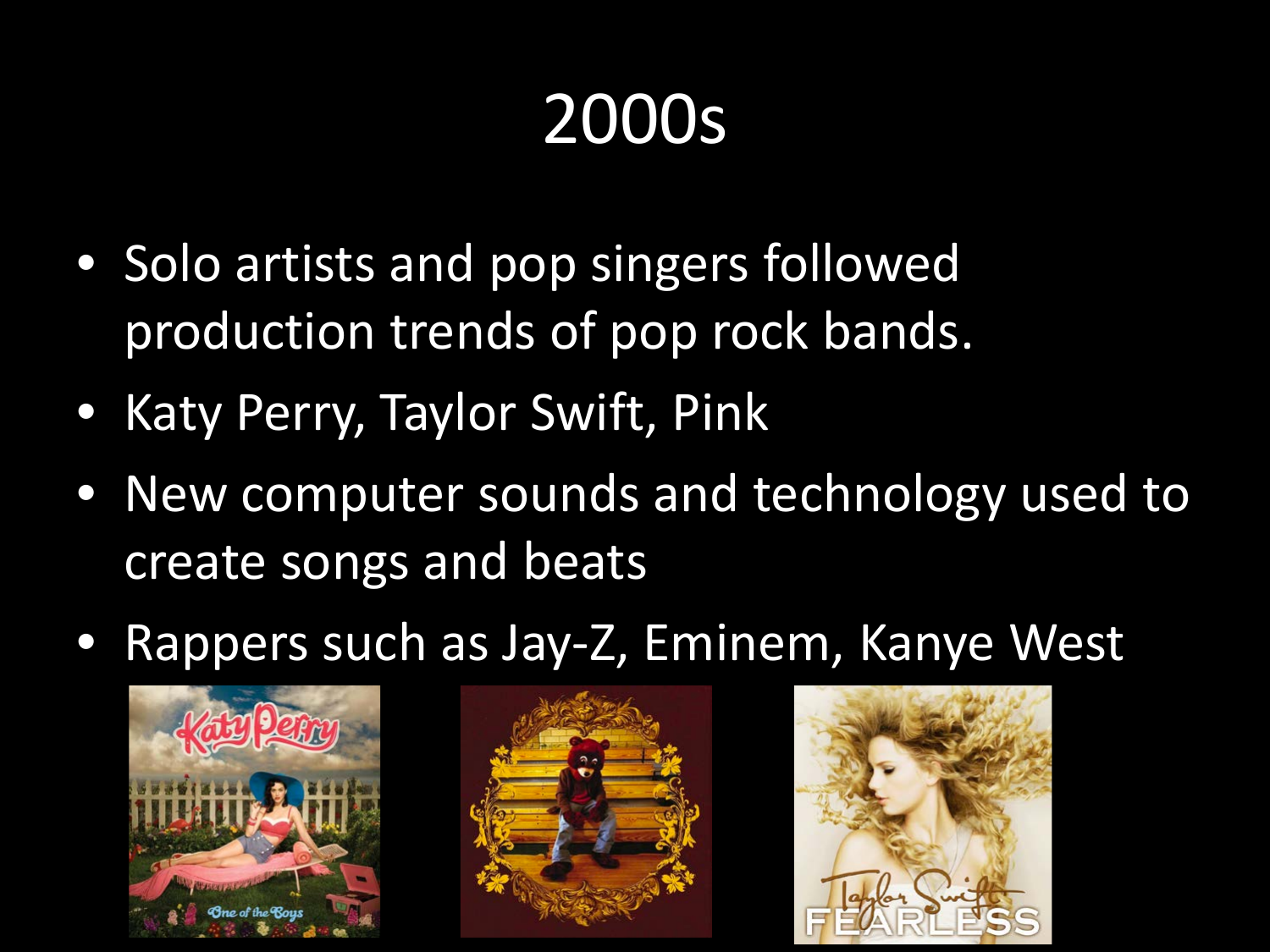## **Today**

- Guitar has taken a reduced role, yet still very prevalent.
- Synthesizer sounds and 808 hip hop aspects prominent in music production.
- Guitar takes on a funk-esque role.
- Bruno Mars, Kendrick Lamar, Maroon 5